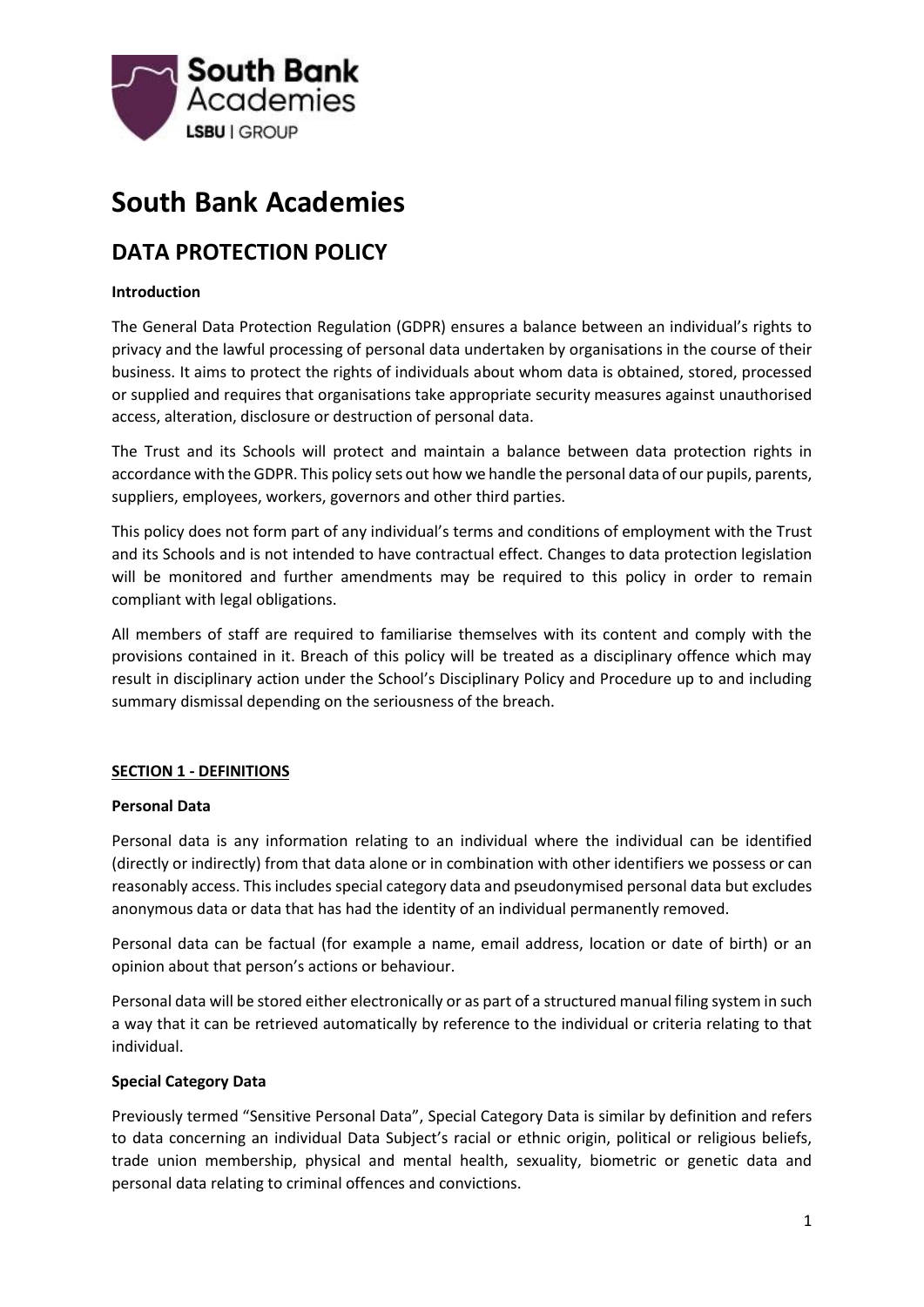

# **Data Subject**

An individual about whom such information is stored is known as the Data Subject. It includes but is not limited to employees.

# **Data Controller**

The organisation storing and controlling such information is referred to as the Data Controller. In the case of this policy it refers to South Bank Academies Trust and/or its schools.

# **Processing**

Processing data involves any activity that involves the use of personal data. This includes but is not limited to obtaining, recording or holding data or carrying out any operation or set of operations on that data such as organisation, amending, retrieving using, disclosing, erasing or destroying it. Processing also includes transmitting or transferring personal data to third parties.

# **Automated Processing**

Any form of automated processing of personal data consisting of the use of personal data to evaluate certain personal aspects relating to an individual, in particular to analyse or predict aspects concerning that individual's performance at work, economic situation, health, personal preferences, interests, reliability, behaviour, location or movements.

An example of automated processing includes profiling and automated decision making. Automatic decision making is when a decision is made which is based solely on automated processing which produces legal effects or significantly affects an individual. Automated decision making is prohibited except in exceptional circumstances.

### **Data Protection Impact Assessment (DPIA)**

DPIAs are a tool used to identify risks in data processing activities with a view to reducing them.

### **Criminal Records Information**

This refers to personal information relating to criminal convictions and offences, allegations, proceedings, and related security measures and could include DBS checks.

### **SECTION 2 - WHEN CAN THE TRUST/SCHOOL PROCESS PERSONAL DATA**

### **Data Protection Principles**

The Trust and its Schools are responsible for and adhere to the principles relating to the processing of personal data as set out in the GDPR.

The principles the Trust and its Schools must adhere to are: -

- (1) Personal data must be processed lawfully, fairly and in a transparent manner;
- (2) Personal data must be collected only for specified, explicit and legitimate purposes;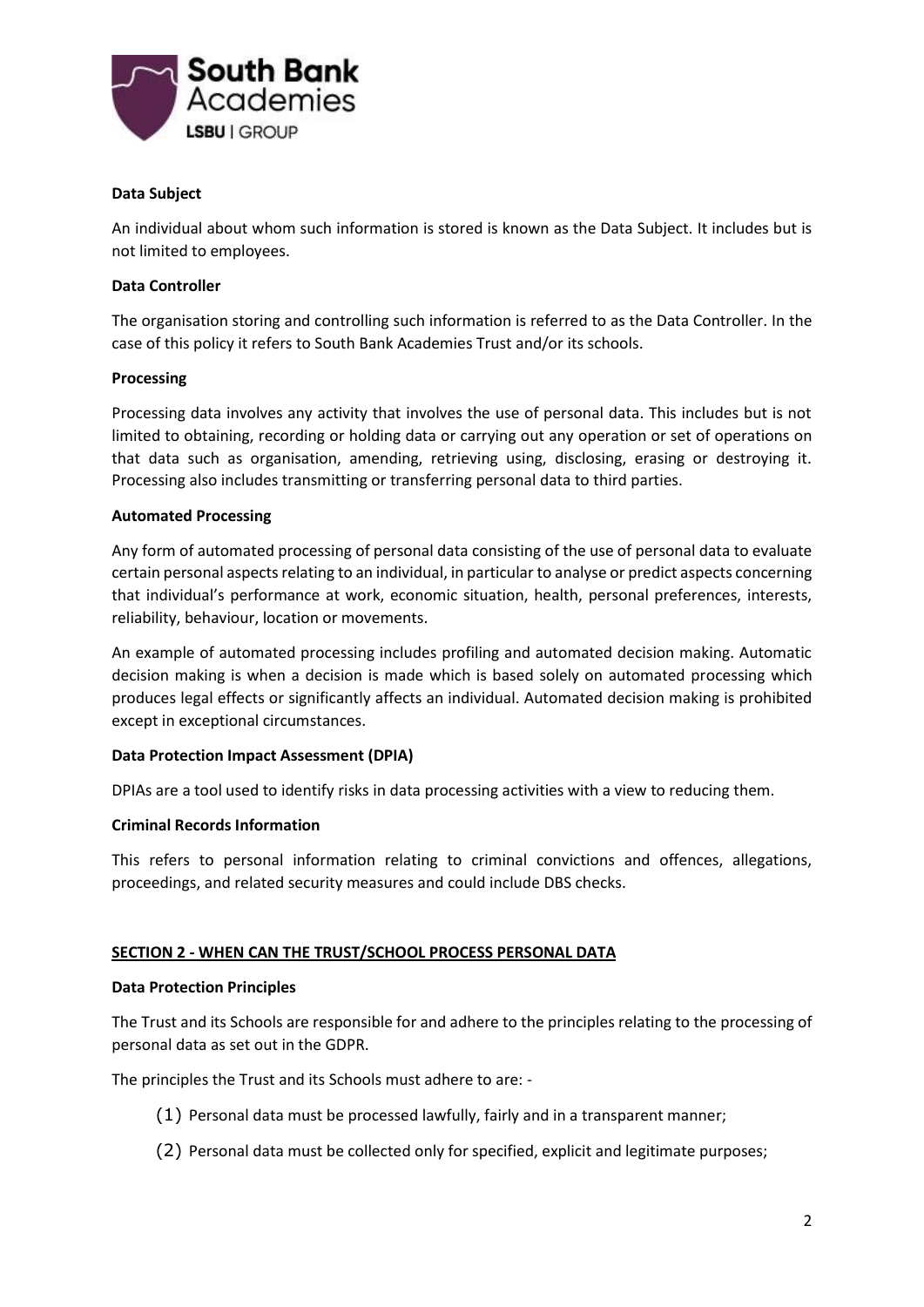

- (3) Personal data must be adequate, relevant and limited to what is necessary in relation to the purposes for which it is processed;
- (4) Personal data must be accurate and, where necessary, kept up to date;
- (5) Personal data must not be kept in a form which permits identification of data subjects for longer than is necessary for the purposes for which the data is processed; and
- (6) Personal data must be processed in a manner that ensures its security using appropriate technical and organisational measures to protect against unauthorised or unlawful processing and against accidental loss, destruction or damage.

Further details on each of the above principles is set out below.

### **Principle 1: Personal data must be processed lawfully, fairly and in a transparent manner**

The Trust and its Schools only collect, process and share personal data fairly and lawfully and for specified purposes. The Trust and its Schools must have a specified purpose for processing personal data and special category of data as set out in the GDPR.

Before the processing starts for the first time, the data controller will review the purposes of the particular processing activity and select the most appropriate lawful basis for that processing. The data controller will then regularly review those purposes whilst processing continues in order to satisfy ourselves that the processing is necessary for the purpose of the relevant lawful basis (i.e. that there is no other reasonable way to achieve that purpose).

### Personal Data

The data controller may only process a data subject's personal data if one of the following fair processing conditions are met: -

- The data subject has given their consent;
- The processing is necessary for the performance of a contract with the data subject or for taking steps at their request to enter into a contract;
- To protect the data subject's vital interests;
- To meet our legal compliance obligations (other than a contractual obligation);
- To perform a task in the public interest or in order to carry out official functions as authorised by law; or
- For the purposes of the Trust and/or its Schools' legitimate interests where authorised in accordance with data protection legislation. This is provided that it would not prejudice the rights and freedoms or legitimate interests of the data subject.

### Special Category Data

-

The data controller may only process special category data if they are entitled to process personal data (using one of the fair processing conditions above) AND one of the following conditions are met: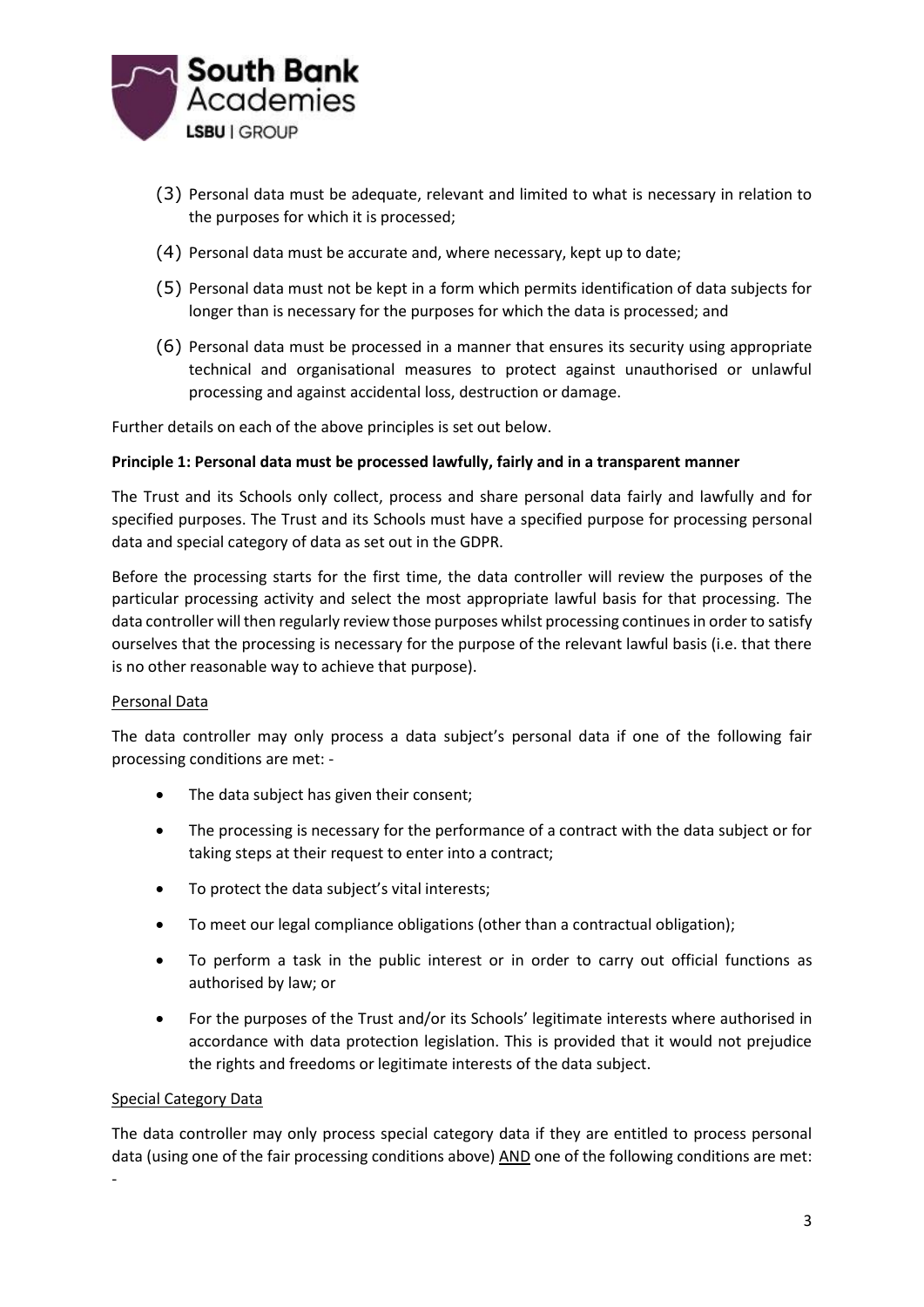

- The data subject has given their explicit consent;
- The processing is necessary for the purposes of exercising or performing any right or obligation which is conferred or imposed on the School in the field of employment law, social security law or social protection law. This may include, but is not limited to, dealing with sickness absence, dealing with a disability and making adjustments for the same, arranging private health care insurance and providing contractual sick pay;
- To protect the data subject's vital interests;
- To meet our legal compliance obligations (other than a contractual obligation);
- Where the data has been made public by the data subject;
- To perform a task in the substantial public interest or in order to carry out official functions as authorised by law;
- Where it is necessary for the purposes of preventive or occupational medicine, for the assessment of the working capacity of the employee, medical diagnosis, the provision of health or social care or treatment or the management of health or social care systems and services;
- Where it is necessary for reasons of public interest in the area of public health; or
- The processing in necessary for archiving, statistical or research purposes.

The Trust and its Schools identifies and documents the legal grounds being relied upon for each processing activity.

### Consent

Where the data controller relies on consent as a fair condition for processing (as set out above), it will adhere to the requirements set out in the GDPR.

Consent must be freely given, specific, informed and be an unambiguous indication of the data subject's wishes by which they signify agreement to the processing of personal data relating to them. Explicit consent requires a very clear and specific statement to be relied upon (i.e. more than just mere action is required).

A data subject will have consented to processing of their personal data if they indicate agreement clearly either by a statement or positive action to the processing. Consent requires affirmative action so silence, pre-ticked boxes or inactivity will not amount to valid consent.

Data subjects must be easily able to withdraw consent to processing at any time and withdrawal must be promptly honoured.

If explicit consent is required, the data controller will normally seek another legal basis to process that data. However if explicit consent is required the data subject will be provided with full information in order to provide explicit consent.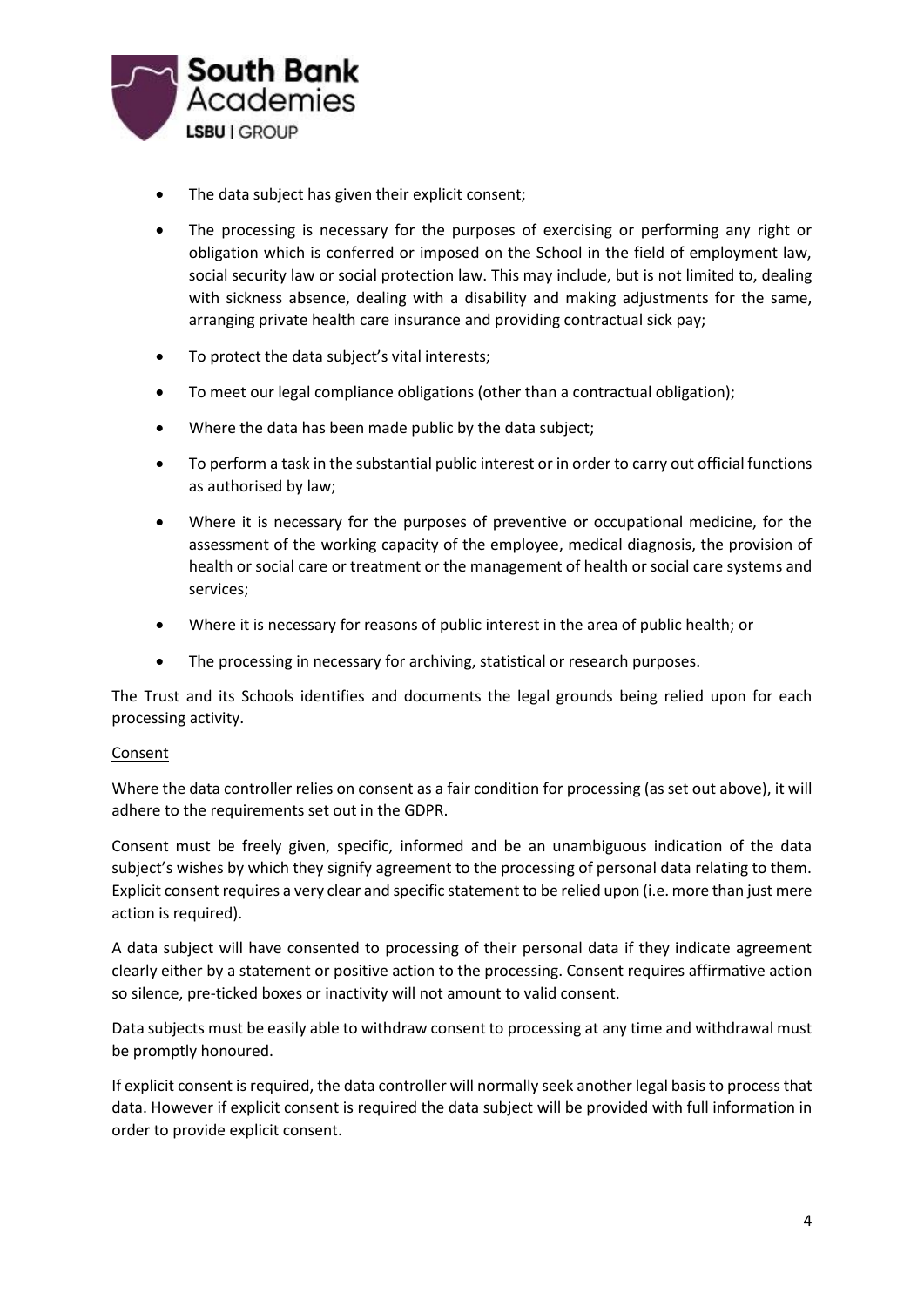

The data controller will keep records of consents obtained in order to demonstrate compliance with consent requirements under the GDPR.

# **Principle 2: Personal data must be collected only for specified, explicit and legitimate purposes**

Personal data will not be processed in any matter that is incompatible with the legitimate purposes.

The Trust and its Schools will not use personal data for new, different or incompatible purposes from that disclosed when the data was first obtained unless we have informed the data subject of the new purpose (and they have consented where necessary).

# **Principle 3: Personal data must be adequate, relevant and limited to what is necessary in relation to the purposes for which it is processed**

The data controller will only process personal data when our obligations and duties require us to. The Trust and its Schools will not collect excessive data and ensure any personal data collected is adequate and relevant for the intended purposes.

When personal data is no longer needed for specified purposes, the Trust and/or its Schools shall delete or anonymise the data. [Please refer to the Data Retention Policy for further guidance].

# **Principle 4: Personal data must be accurate and, where necessary, kept up to date**

The Trust and its Schools will endeavour to correct or delete any inaccurate data being processed by checking the accuracy of the personal data at the point of collection and at regular intervals afterwards. The data controller will take all reasonable steps to destroy or amend inaccurate or out of date personal data.

Data subjects also have an obligation to ensure that their data is accurate, complete, up to date and relevant. Data subjects have the right to request rectification to incomplete or inaccurate data held by the School.

# **Principle 5: Personal data must not be kept in a form which permits identification of data subjects for longer than is necessary for the purposes for which the data is processed**

Legitimate purposes for which the data is being processed may include satisfying legal, accounting or reporting requirements. The Trust and its Schools will ensure that they adhere to legal timeframes for retaining data.

The data controller will take reasonable steps to destroy or erase from our systems all personal data that we no longer require. The data controller will also ensure that data subjects are informed of the period for which data is stored and how that period is determined in our privacy notices.

# **Principle 6: Personal data must be processed in a manner that ensures its security using appropriate technical and organisational measures to protect against unauthorised or unlawful processing and against accidental loss, destruction or damage**

In order to assure the protection of all data being processed, the Trust and its Schools will develop, implement and maintain reasonable safeguard and security measures. This includes using measures such as: -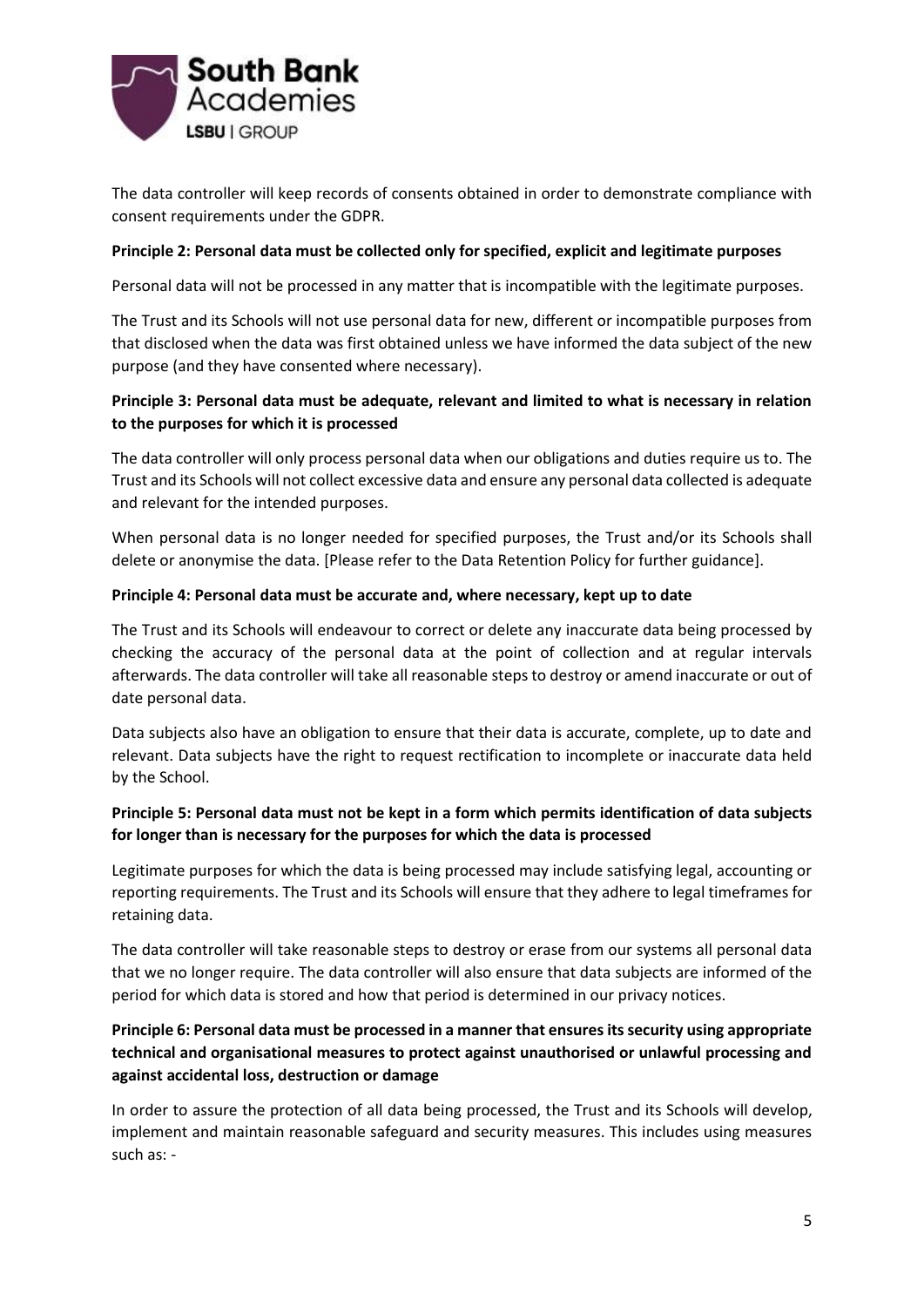

- Encryption;
- Pseudonymisation (this is where the data controller replaces information that directly or indirectly identifies an individual with one or more artificial identifiers or pseudonyms so that the person to whom the data relates cannot be identified without the use of additional information which is meant to be kept separately and secure);
- Ensuring authorised access (i.e. that only people who have a need to know the personal data are authorised to access it);
- Adhering to confidentiality principles; and
- Ensuring personal data is accurate and suitable for the process for which it is processed.

The School follow procedures and technologies to ensure security and will regularly evaluate and test the effectiveness of those safeguards to ensure security in processing personal data.

The School will only transfer personal data to third party service providers who agree to comply with the required policies and procedures and agree to put adequate measures in place.

# **Sharing Personal Data**

The Trust and its Schools will generally not share personal data with third parties unless certain safeguards and contractual arrangements have been put in place. These include if the third party: -

- Has a need to know the information for the purposes of providing the contracted services;
- Sharing the personal data complies with the privacy notice that has been provided to the data subject and, if required, the data subject's consent has been obtained;
- The third party has agreed to comply with the required data security standards, policies and procedures and put adequate security measures in place;
- The transfer complies with any applicable cross border transfer restrictions; and
- A fully executed written contract that contains GDPR approved third party clauses has been obtained.

There may be circumstances where the Trust and/or its Schools is required either by law or in the best interests of our pupils, parents or staff to pass information onto external authorities, for example, the Local Authority, Ofsted or the Department of Health. These authorities are up to date with data protection law and have their own policies relating to the protection of any data that they receive or collect.

The intention to share data relating to individuals to an organisation outside of our School shall be clearly defined within written notifications and details and basis for sharing that data given.

### **Transfer of Data Outside the European Economic Area (EEA)**

The GDPR restricts data transfers to countries outside the EEA in order to ensure that the level of data protection afforded to individuals by the GDPR is not undermined.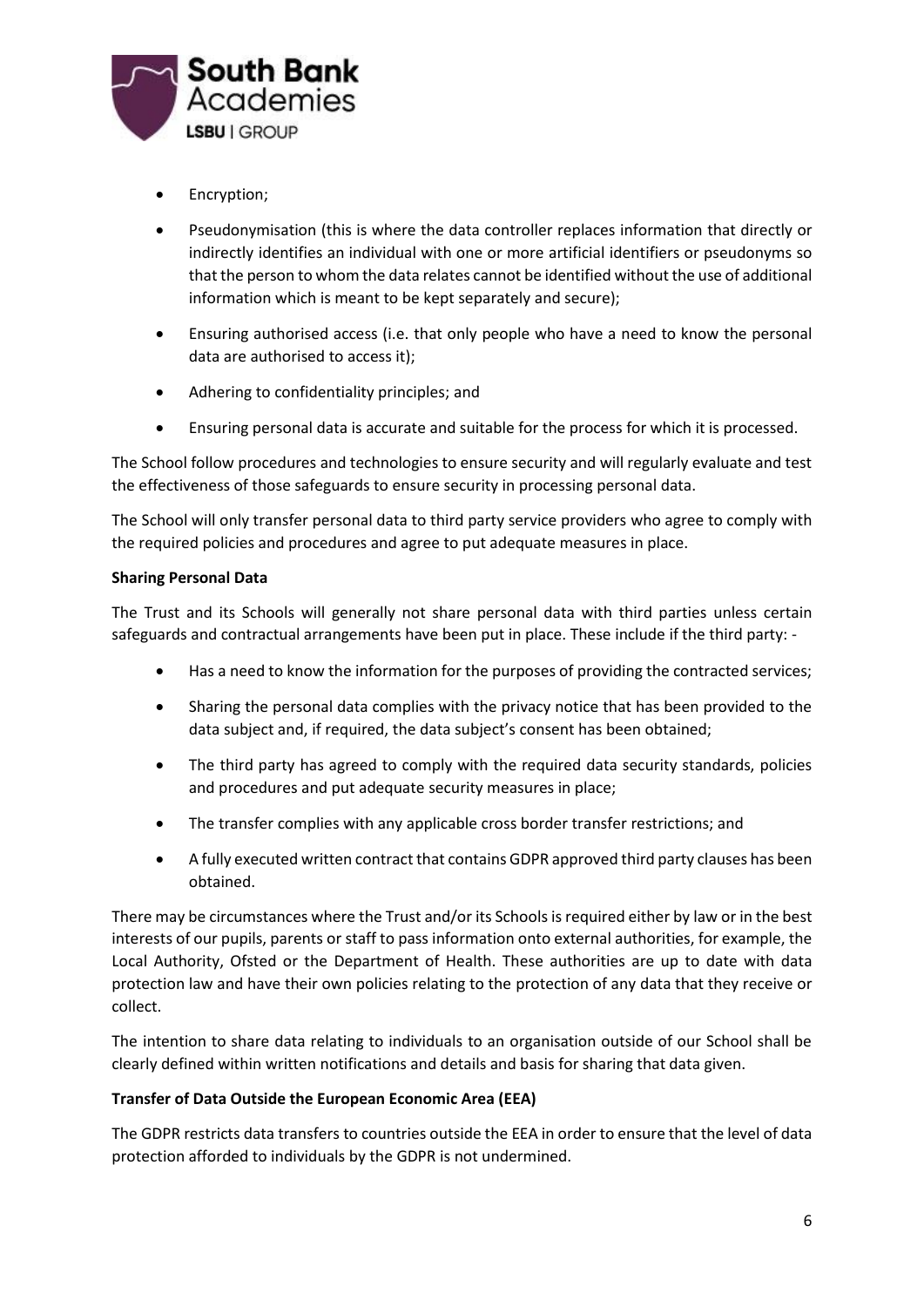

The Trust and its Schools will not transfer data to another country outside of the EEA without appropriate safeguards being in place and in compliance with the GDPR. All staff must comply with the Trust and its Schools guidelines on transferring data outside of the EEA. For the avoidance of doubt, a transfer of data to another country can occur when you transmit, send, view or access that data in that particular country.

# **Direct Marketing**

The Trust and its Schools are subject to certain rules and privacy laws when marketing. For example a data subject's prior consent will be required for electronic direct marketing (for example, by email, text or automated calls).

The Trust and its Schools will explicitly offer individuals the opportunity to object to direct marketing and will do so in an intelligible format which is clear for the individual to understand. The Trust and its Schools will promptly respond to any individual objection to direct marketing.

# **Employee Obligations**

Employees may have access to the personal data of other members of staff, suppliers, parents or pupils of the Trust and its Schools in the course of their employment or engagement. If so, the Trust and its Schools expect those employees to help meet the Trust and/or its Schools' data protection obligations to those individuals. Specifically, you must: -

- Only access the personal data that you have authority to access, and only for authorised purposes;
- Only allow others to access personal data if they have appropriate authorisation;
- Keep personal data secure (for example by complying with rules on access to school premises, computer access, password protection and secure file storage and destruction; and
- Not to remove personal data or devices containing personal data from the School premises unless appropriate security measures are in place (such as pseudonymisation, encryption, password protection) to secure the information; and
- Not to store personal information on local drives.

### **SECTION 3 - ACCOUNTABILITY**

The Trust and its Schools will ensure compliance with data protection principles by implementing appropriate technical and organisational measures. We are responsible for and demonstrate accountability with the GDPR principles.

The School have taken the following steps to ensure and document GDPR compliance: -

### **Data Protection Officer (DPO)**

Please find below details of the School's Data Protection Officer: -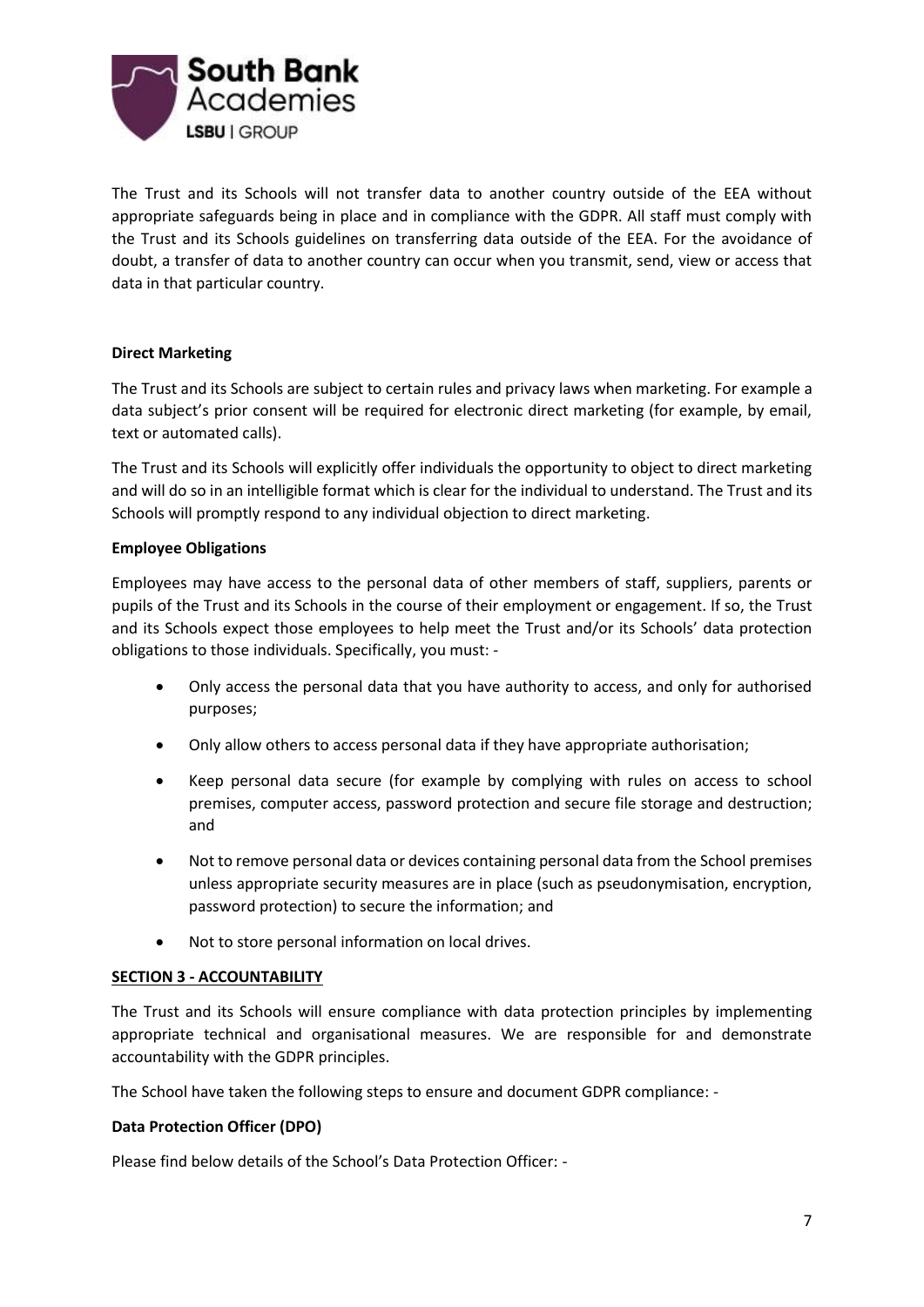

**Data Protection Officer: Judicium Consulting Ltd Address: 72 Cannon Street, London, EC4N 6AE Email[: dataservices@judicium.com](mailto:dataservices@judicium.com) Web: www.judiciumeducation.co.uk Telephone: 0203 326 9174 Lead Contact: Craig Stilwell**

The DPO is responsible for overseeing this data protection policy and developing data-related policies and guidelines.

Please contact the DPO with any questions about the operation of this Data Protection Policy or the GDPR or if you have any concerns that this policy is not being or has not been followed. In particular, you must always contact the DPO in the following circumstances: -

- (a) If you are unsure of the lawful basis being relied on by the School to process personal data;
- (b) If you need to rely on consent as a fair reason for processing (please see below the section on consent for further detail);
- (c) If you need to draft privacy notices or fair processing notices;
- (d) If you are unsure about the retention periods for the personal data being processed
- (e) If you are unsure about what security measures need to be put in place to protect personal data;
- (f) If there has been a personal data breach
- (g) If you are unsure on what basis to transfer personal data outside the EEA;
- (h) If you need any assistance dealing with any rights invoked by a data subject;
- (i) Whenever you are engaging in a significant new (or a change in) processing activity which is likely to require a data protection impact assessment or if you plan to use personal data for purposes other than what it was collected for;
- (j) If you plan to undertake any activities involving automated processing or automated decision making;
- (k) If you need help complying with applicable law when carrying out direct marketing activities; or
- (l) If you need help with any contracts or other areas in relation to sharing personal data with third parties.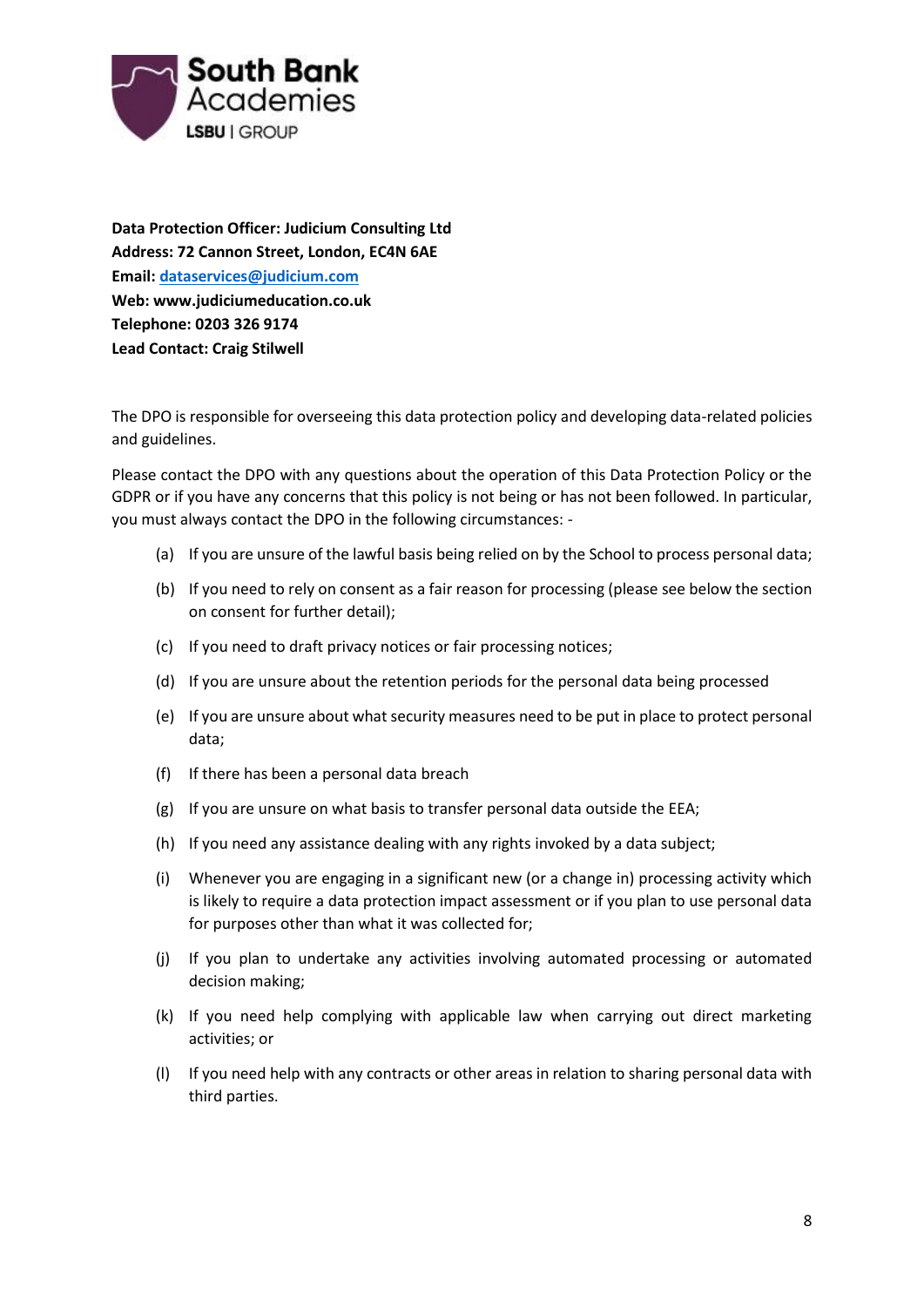

# **Personal Data Breaches**

The GDPR requires the Trust and its Schools to notify any applicable personal data breach to the Information Commissioner's Office (ICO) within 72 hours of becoming aware of the breach.

We will put in place procedures to deal with any suspected personal data breach and will notify data subjects or any applicable regulator where we are legally required to do so.

If you know or suspect that a personal data breach has occurred, do not attempt to investigate the matter yourself. Immediately contact the person or team designated as the key point of contact for personal data breaches (who is Dan Cundy, Executive Principal) or your DPO.

# **Transparency and Privacy Notices**

The Trust and/or its Schools will provide detailed, specific information to data subjects. This information will be provided through the Trust's/School's privacy notices which are concise, transparent, intelligible, easily accessible and in clear and plain language so that a data subject can easily understand them. Privacy notices sets out information for data subjects about how the School use their data and the School's privacy notices are tailored to suit the data subject.

Whenever we collect personal data directly from data subjects, including for human resources or employment purposes, we will provide the data subject with all the information required by the GDPR including the identity of the data protection officer, the Trust's and/or School's contact details, how and why we will use, process, disclose, protect and retain personal data. This will be provided in our privacy notice.

When personal data is collected indirectly (for example from a third party or publicly available source), we will provide the data subject with the above information as soon as possible after receiving the data. The Trust/School will also confirm whether that third party has collected and processed data in accordance with the GDPR.

Notifications shall be in accordance with ICO guidance and, where relevant, be written in a form understandable by those defined as "children" under the GDPR

### **Privacy by Design**

The Trust and its Schools adopt a privacy by design approach to data protection to ensure that we adhere to data compliance and to implement technical and organisational measures in an effective manner.

Privacy by design is an approach that promotes privacy and data protection compliance from the start. To help us achieve this, the Trust and its Schools takes into account the nature and purposes of the processing, any cost of implementation and any risks to rights and freedoms of data subjects when implementing data processes.

### **Data Protection Impact Assessments (DPIAs)**

In order to achieve a privacy by design approach, the Trust and its Schools conduct DPIAs for any new technologies or programmes being used by the School which could affect the processing of personal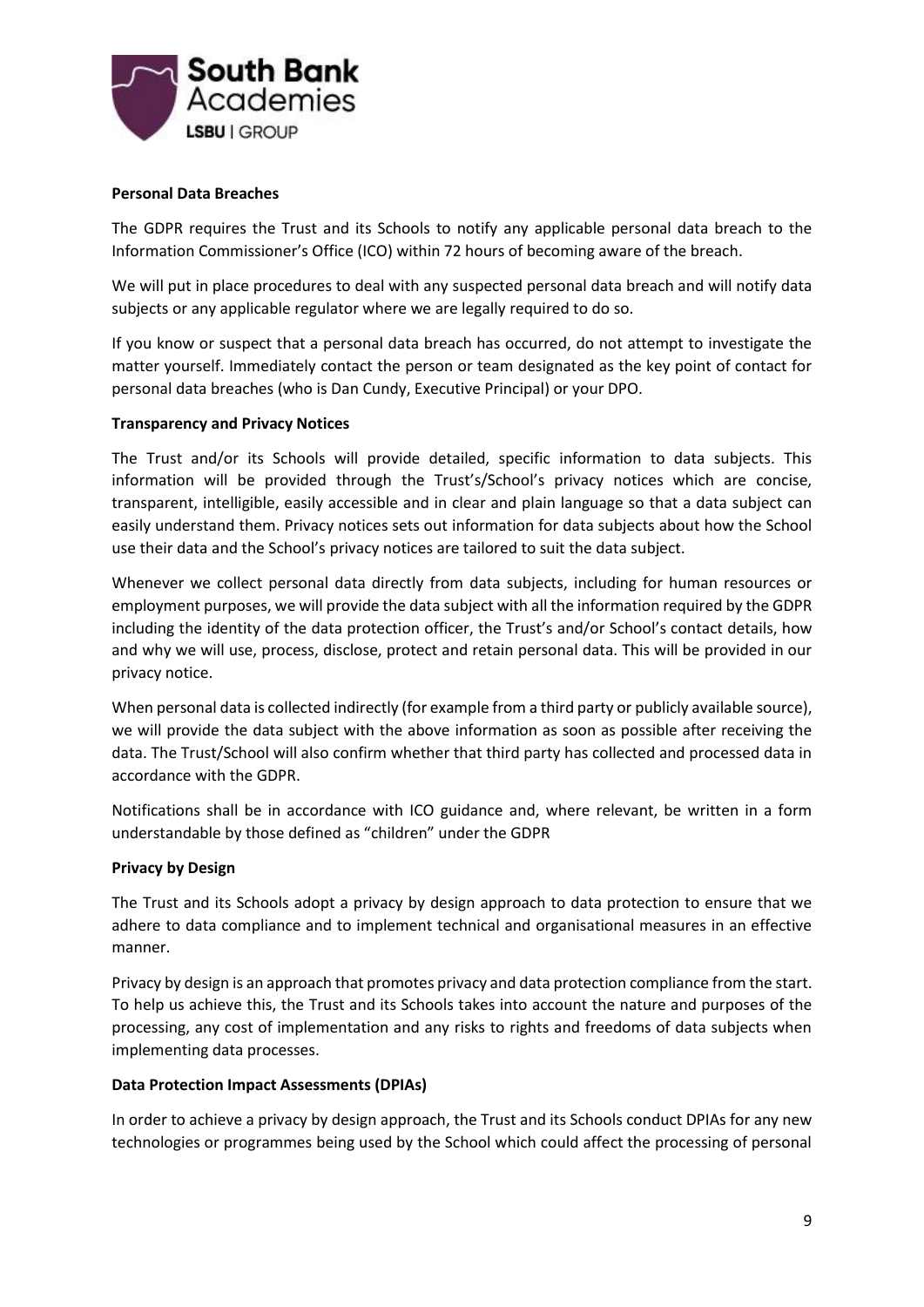

data. In any event the Trust/School carries out DPIAs when required by the GDPR in the following circumstances: -

- For the use of new technologies (programs, systems or processes) or changing technologies;
- For the use of automated processing;
- For large scale processing of special category data; or
- For large scale, systematic monitoring of a publicly accessible area (through the use of CCTV).

Our DPIAs contain: -

- A description of the processing, its purposes and any legitimate interests used;
- An assessment of the necessity and proportionality of the processing in relation to its purpose;
- An assessment of the risk to individuals; and
- The risk mitigation measures in place and demonstration of compliance.

### **Record Keeping**

The Trust and its Schools are required to keep full and accurate records of our data processing activities. These records include: -

- The name and contact details of the Trust and its Schools;
- The name and contact details of the Data Protection Officer;
- Descriptions of the types of personal data used;
- Description of the data subjects;
- Details of the Trust and its Schools' processing activities and purposes;
- Details of any third party recipients of the personal data;
- Where personal data is stored;
- Retention periods; and
- Security measures in place.

### **Training**

The Trust and its Schools will ensure all relevant personnel have undergone adequate training to enable them to comply with data privacy laws.

### **Audit**

The Trust and its Schools through its data protection officer regularly test our data systems and processes in order to assess compliance. These are done through data audits which take place regularly in order to review use of personal data.

### **Related Policies**

Staff should refer to the following policies that are related to this data protection policy: -